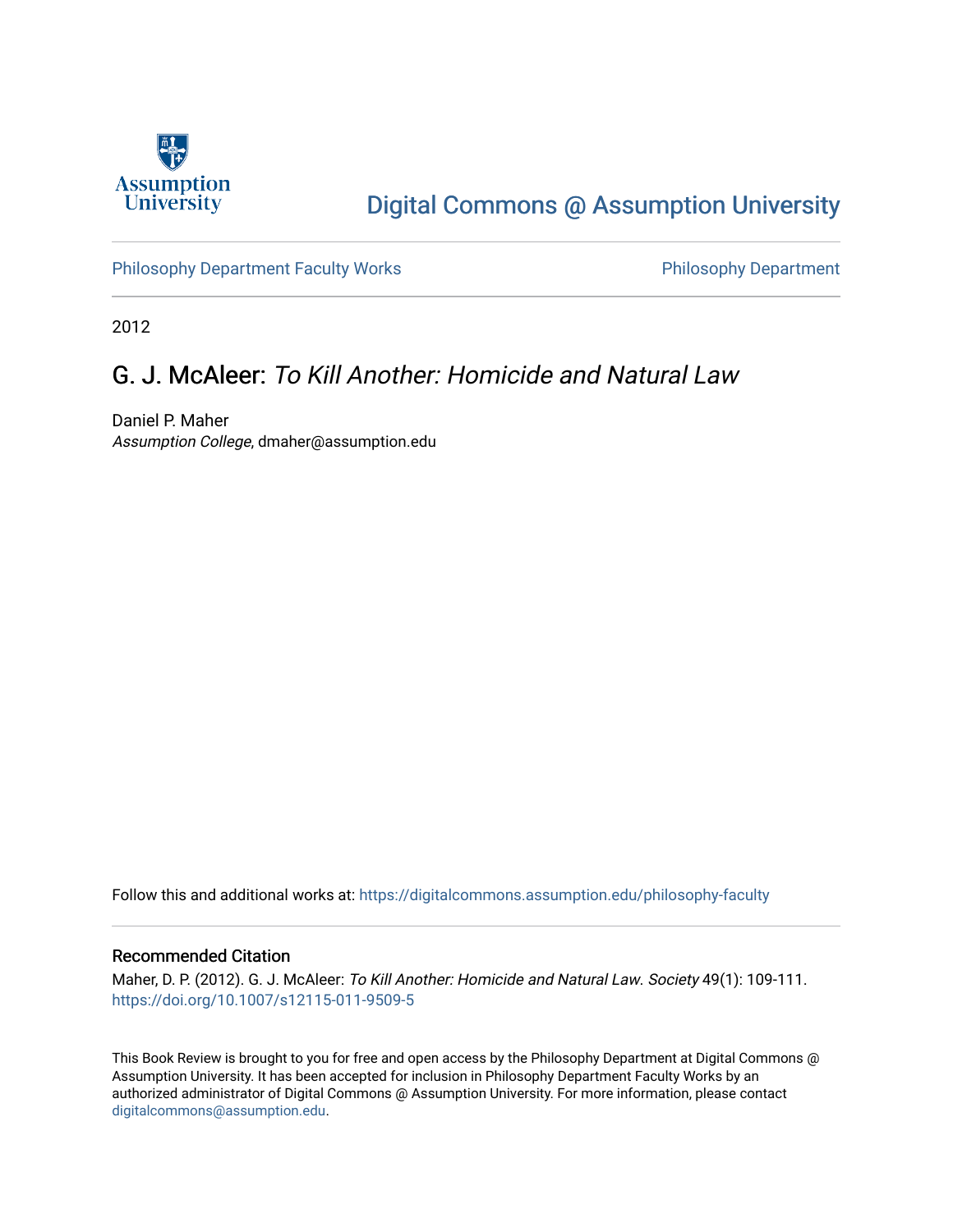Book review by Daniel P. Maher

*Society* 49 (2012): 109–11

G. J. McAleer, *To Kill Another: Homicide and Natural Law* New Brunswick, N.J. and London: Transaction Publishers, 2010. xxii + 228pp. \$49.95. ISBN-10: 1412811317; ISBN-13: 978-1412811316

Every human community reveals something essential about itself by the manner in which it distinguishes legitimate from illegitimate killing of human beings. We commit ourselves to an understanding of life and, more important, we shape our own lives when we delimit who may be killed, by whom, and for what reasons. Graham McAleer brilliantly focuses on the fact that in recent decades Western democracies have drifted away from a tradition in which public authority alone retained the privilege of intentional, lethal force. As it has become more common to deny that war can be just and to reject capital punishment as barbaric, we see increasing acceptance—even institutionalized embrace—of *private* homicide, especially medically controlled killing. Justice Harry Blackmun, who gave us *Roe v. Wade*, "also refused to sign any death warrants lest he become part of the 'machinery of death.'" We now shield criminals by law, while the innocent and defenseless are eliminated on private authority in accord with law.

McAleer persuasively traces this shift to our having adopted "the mistaken ethics of humanitarianism." Humanitarianism is "an emotional sensibility" according to which loving (or caring) means eliminating all suffering and pursuing egalitarian justice. Christian love, by contrast, takes the form of *sacrifice* "wounding the lover," accepts that we cannot be invulnerable, and even finds suffering good. Humanitarianism denies any authority above the human individual, and so it excludes God as constituting the most objectionable form of hierarchy. McAleer argues that by doing so humanitarianism abandons moral realism, forfeits the rule of law, and ultimately becomes "a prop for totalitarianism." Indeed, appropriating themes from John Paul II, McAleer asserts, "Law without God collapses into a homicidal humanitarianism." McAleer thus portrays what Daniel J. Mahoney has called the "double logic" of modernity: the liberation of man from a despised dependence on God toward full selfsovereignty actually terminates in the systematic degradation of human life by totalitarian regimes. McAleer responds to this complex movement by articulating a "political theology" to combat humanitarianism's false account of the emotions and its elimination of God from law and politics.

McAleer also presents his book as an "*extended* commentary" on the eight articles of Aquinas's treatment of homicide (*Summa Theologica* II-II, q. 64). This extended (as opposed to *extensive* or *exhaustive*) commentary amounts to a non-exegetical analysis of contemporary problems related to homicide with the aim of illustrating and defending the principles of Thomistic jurisprudence today. McAleer imitates Francisco de Vitoria, who produced the last such commentary on Aquinas's treatment of homicide in Spain in the 1530s. McAleer supports his claim that Aquinas and Vitoria together have developed the best available theory of homicide by choosing a series of contemporary topics—such as NATO bombing in Kosovo and the surgical separation of conjoined twins—and using them to illustrate the moral and legal superiority of their natural law to humanitarianism. A strong defense of the privilege, reserved to political authority, to kill intentionally only the guilty exceeds in justice, in mercy, and in decency a humanitarianism that tends inevitably toward the destruction of the innocent.

McAleer considers his book "applied" theological ethics focused on *our* political and legal problems. His goal is not merely to throw theological light on the issues; no, he means to slay the humanitarian dragon, and this requires more than simply explicating scholastic quodlibets. McAleer channels Aquinas and Vitoria through a discourse and a set of concerns drawn from Adam Smith, Carl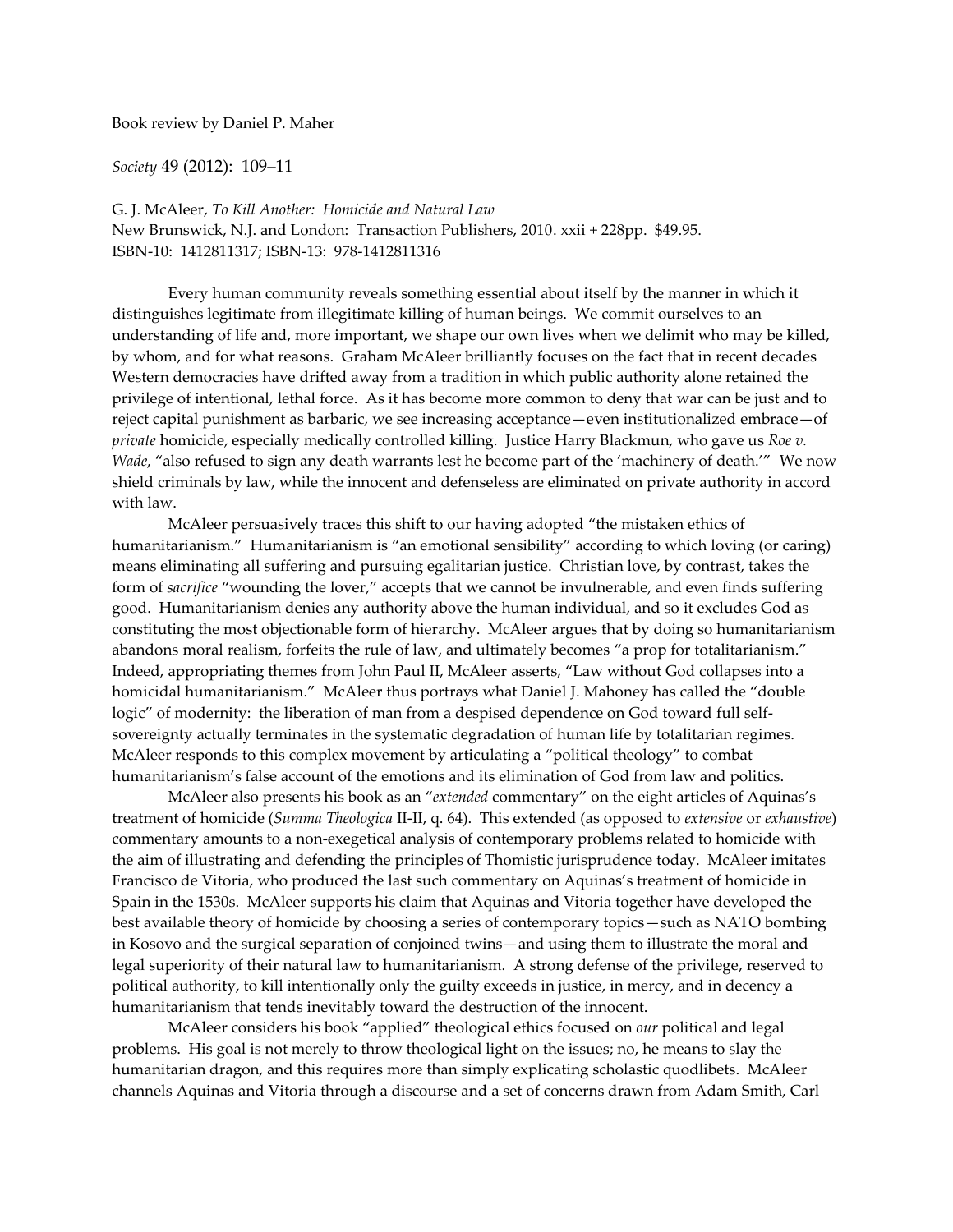Schmitt, Max Scheler, Aurel Kolnai, Pope John Paul II, and Albert Camus. He regards the Munich School of Phenomenology (including Scheler, Kolnai, and John Paul) as the "crucial platform for contemporary Thomism." McAleer's interests are emphatically though not exclusively those preoccupying Catholic theological ethics, and he structures his thinking with categories and themes distinctively associated with the Hungarian-born, moral phenomenologist and political theorist Kolnai. The principal voice for humanitarianism is Peter Singer, but he also draws on anarchists like Max Stirner and Mikhail Bakunin. It is not misleading to think of the book as a confrontation between contemporary humanitarianism and McAleer's phenomenological Thomism on the relation of God to law as manifested in the problem of killing.

McAleer devotes each of eight chapters to a topic that allows him to uncover the fault lines between the tradition we have inherited and the humanitarianism we find so seductive. Although he casts each chapter as argumentatively discreet, the first contains the most complete sketch of the moral theory he assumes throughout and has expressed more fully in *Ecstatic Morality and Sexual Politics* (Fordham, 2005), to which he refers often. Anyone not familiar at least with a good deal of contemporary Thomism, Scheler, and Kolnai will likely stumble coming to terms with McAleer's thinking. This book does not introduce that thinking but applies it. Within each chapter and within each paragraph, it is as if McAleer has a dozen or more windows open on his computer desktop (one featuring Scheler, another Vitoria, another Singer, and so on), and he might, at any moment, jump to any one of his main interlocutors or to any of a number of others who play smaller roles. The polyphonic effect is impressive but often disorienting, and one wonders about the ultimate coherence of the whole. Still, he displays great learning in the range of his sources, even if his deployment of them burdens the reader somewhat. Over the course of the book it becomes easier to see where McAleer sits at the center of all this. Ultimately, readers *observe* McAleer's thinking more than they encounter the argument that might lead them to share that thinking.

After this overview, it seems appropriate to describe the contents, raise a substantive difficulty with the argument as a whole, and note some technical deficiencies.

In the first chapter McAleer extracts from two films an ill-defined moral accusation that buying diamonds makes one "complicit" in the brutality perpetrated by those who use the diamond trade to finance rebellions. Humanitarians aim to reduce the cash flow by insinuating that all diamonds share the moral taint of African "blood diamonds." McAleer appeals to complex Thomistic distinctions relating voluntariness and ignorance in order to argue that our invincible ignorance as to the pedigree of diamonds in the marketplace renders this a non-issue. The world is not always morally clear, and our inability to prevent an evil does not make us party to it. Against the humanitarian impulse to insist on the eradication of evil by any means necessary, McAleer re-asserts that moral phenomena differ in kind (slavery is not murder, and property is not theft) and argues with Kolnai that they also differ in moral "emphasis" and thus in their claims on us.

In the second chapter, McAleer upholds the traditional state privilege to kill only the guilty, and here he criticizes forcefully John Paul II and Thomists (like John Finnis) who permit strains of humanitarianism within their Catholicism. The third chapter addresses not homicide but the legal protection against double jeopardy, especially as it has come under pressure in England in the form of emphasis on responding to victims' suffering by ensuring punishment. McAleer asserts that double jeopardy protects the innocent from persecution through practically unlimited state resources; he offers a less compelling argument that preserving the plea is "an effort to make mercy present in criminal procedure."

Like Chapter 3, chapters 5 and 7 treat innovations in jurisprudence. Chapter 5 examines the "wrongful life" tort, with concentration on theological and philosophical issues (Singer is the target) more than case law, to which he appeals extensively in the other two chapters. The claim at law that it could be blameworthy *not* to have killed someone to preclude present suffering seems tailor-made for McAleer's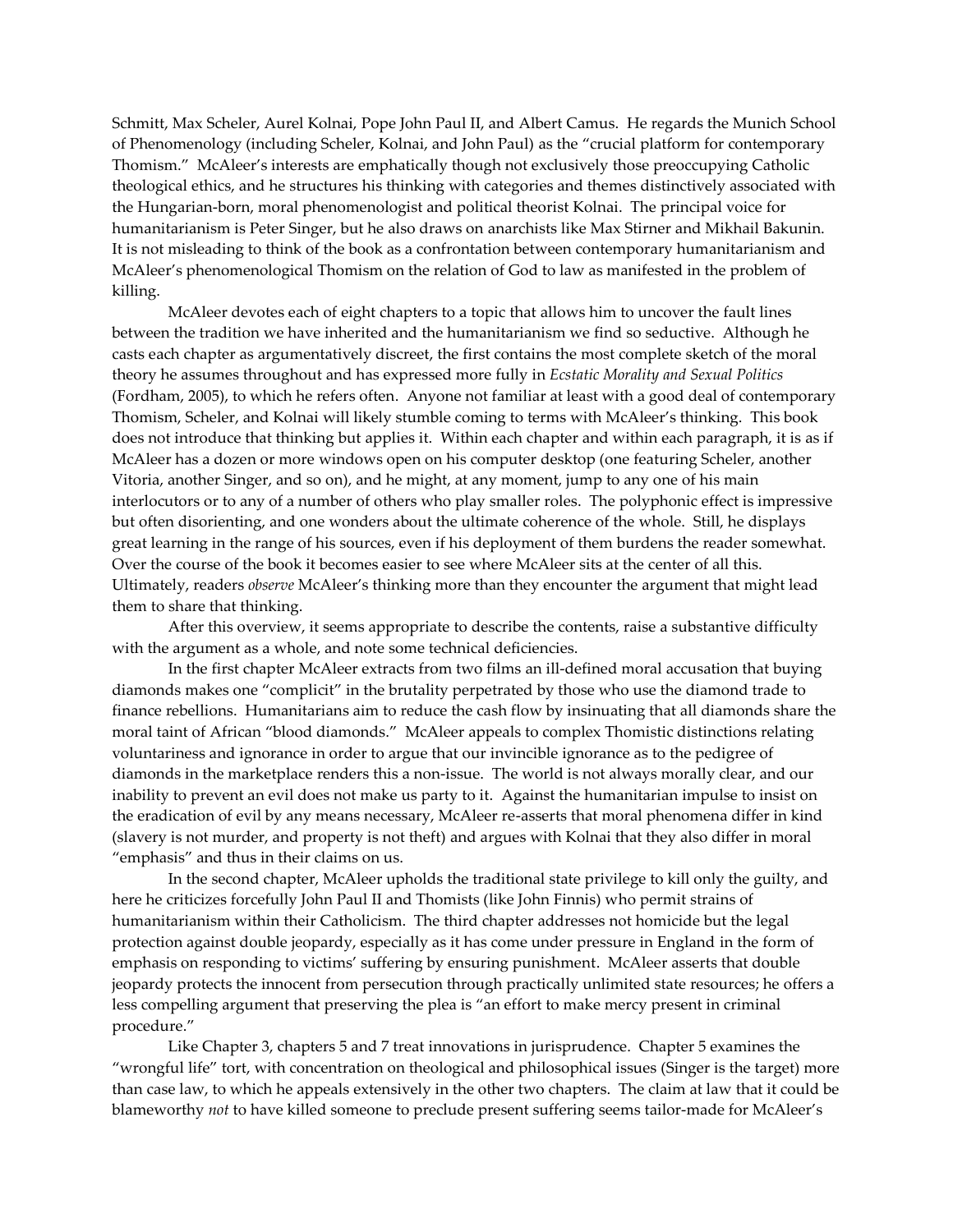intentions. In the seventh chapter, he examines the case of the Maltese conjoined twins and the judicial reasoning surrounding the decision to perform an operation that was legally (and perhaps morally) equivalent to directly killing one twin. McAleer muddies his analysis by sometimes calling this a killing on private authority (with state acquiescence) and sometimes calling it a killing of an innocent ordered by state authority.

He takes up just war in chapters 4, 6, and 8. In Chapter 4, he asks whether Christianity has revealed all war as evil and addresses the issue at the more fundamental level of the relation of nature and grace. Against de Lubac, Rahner, and Millbank and with Aquinas, Cajetan, and Domingo Bañez, he defends the thesis that there is an autonomous moral realm knowable by reason "beneath" grace. This, he says, preserves the low value of war even in the presence of the higher values made known through Christian revelation. In Chapter 6, he reaffirms the sovereignty of nation-states in respect of the privilege of making war without moral permission from any international agency. In Chapter 8, he argues that the NATO bombing campaign in Kosovo and some analysts of population growth illustrate ways humanitarianism condones the killing of innocents. Bombing from high altitudes protected combatants (pilots) while virtually guaranteeing civilian casualties. McAleer characterizes these civilian deaths as "intentional . . . homicides," "murder," and "war crimes," although he calls for no prosecutions. (Unfortunately, McAleer does not also consider contemporary tactics, such as missile strikes from Predator drones.)

In his conclusion, he revisits and perhaps revises the understanding of nature and grace presented in Chapter 4. There he at least appeared to endorse Cajetan's "twofold order," which "separates natural desire from an achieved, graced holiness." He argued for an "autonomous morality that reason can know" and to which salvation is in some important sense accidental. In the introduction, he identified the autonomous moral order with natural law. In the conclusion, he says, "And in a strong sense . . . only acts that are eucharistic, acts that are Christological, stand in right order to God." It is a "mistake" to think "there is some natural normative rationality that is accessible separate from the 'sectarian' life of Christ." In the conclusion, natural law is "always sectarian" and not a common idiom of discourse with non-Christians. In this context, he reopens the question of the compatibility of killing with Christianity. In light of *Gaudium et spes*, "Perhaps now there is no Catholic natural law theory of war." Ultimately, he works his way back around to say, "Nature has a value integrity of its own to which belongs the ever present possibility of killing," but the path there is not fully clear. Somehow the solution depends upon his Christological metaphysics establishing a continuity and a discontinuity between nature and the Incarnation (supported by a "new naturalism," which sounds quasi-sociobiological: "the behavior of bacteria and primates confirms the traditional social forms captured in the order of charity"). Whereas the introduction implies that moral standards might be "sourced" *both* in nature and in Christ, the conclusion seems to endorse a Christocentrism that McAleer might elsewhere reject as "monistic."

The tension between the "autonomous morality" known to reason and the "always sectarian" natural law lacks a clear resolution. When McAleer endeavors to explain that sectarian character, he exhibits one of the more dissatisfying characteristics of the book as a whole. Especially when he makes properly theological arguments, McAleer resorts to oracular pronouncements that tax even a patient and sympathetic reader ("The ovum is a piece of the true Cross"). Ordinarily, these are advanced to explain and to solve problems, and while McAleer may in fact have insights that deserve prolonged reflection, he does himself a disservice with unnecessary obscurity.

Finally, one cannot overlook numerous editorial deficiencies, from clumsy grammar and punctuation to inconsistencies, inaccuracies, and omissions in citing sources. An appendix containing Aquinas's *Summa Theologica* II-II, q. 64, is unhelpful because McAleer's argument is normally so distant from Aquinas's text that associating each of the eight chapters with one article seems contrived. To mention only the most glaring problem: article 6 is omitted entirely. Together these errors bespeak a